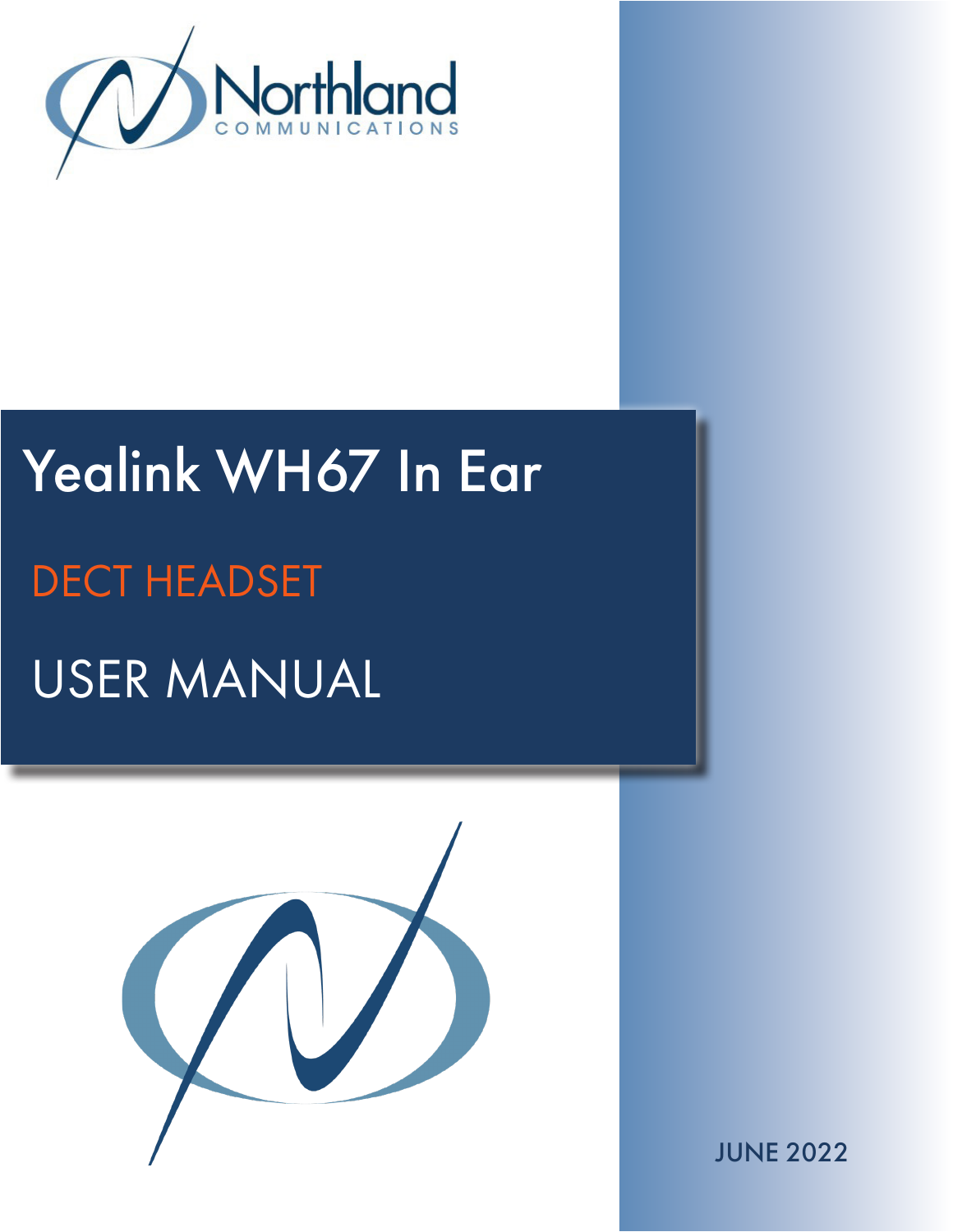## TABLE OF CONTENTS CLICK ON ANY PAGE NUMBER TO RETURN TO THE TABLE OF CONTENTS

| PACKAGE CONTENTS.                                                              |  |
|--------------------------------------------------------------------------------|--|
| CONNECT THE HEADSET TO PC OR DESK PHONE, USB CONNECT SOFTWARE.                 |  |
| CONNECT TO PC, DESK PHONE OR SMART PHONE                                       |  |
|                                                                                |  |
|                                                                                |  |
| ANSWER, END, REJECT + HOLD.                                                    |  |
| ANSWER, END, REJECT + REDIAL FROM MaX UC OR THE DESK PHONE.                    |  |
| SWITCH CALLS TO THE HEADSET FROM THE DESK PHONE + THE DESKPHONE TO THE HEADSET |  |
|                                                                                |  |

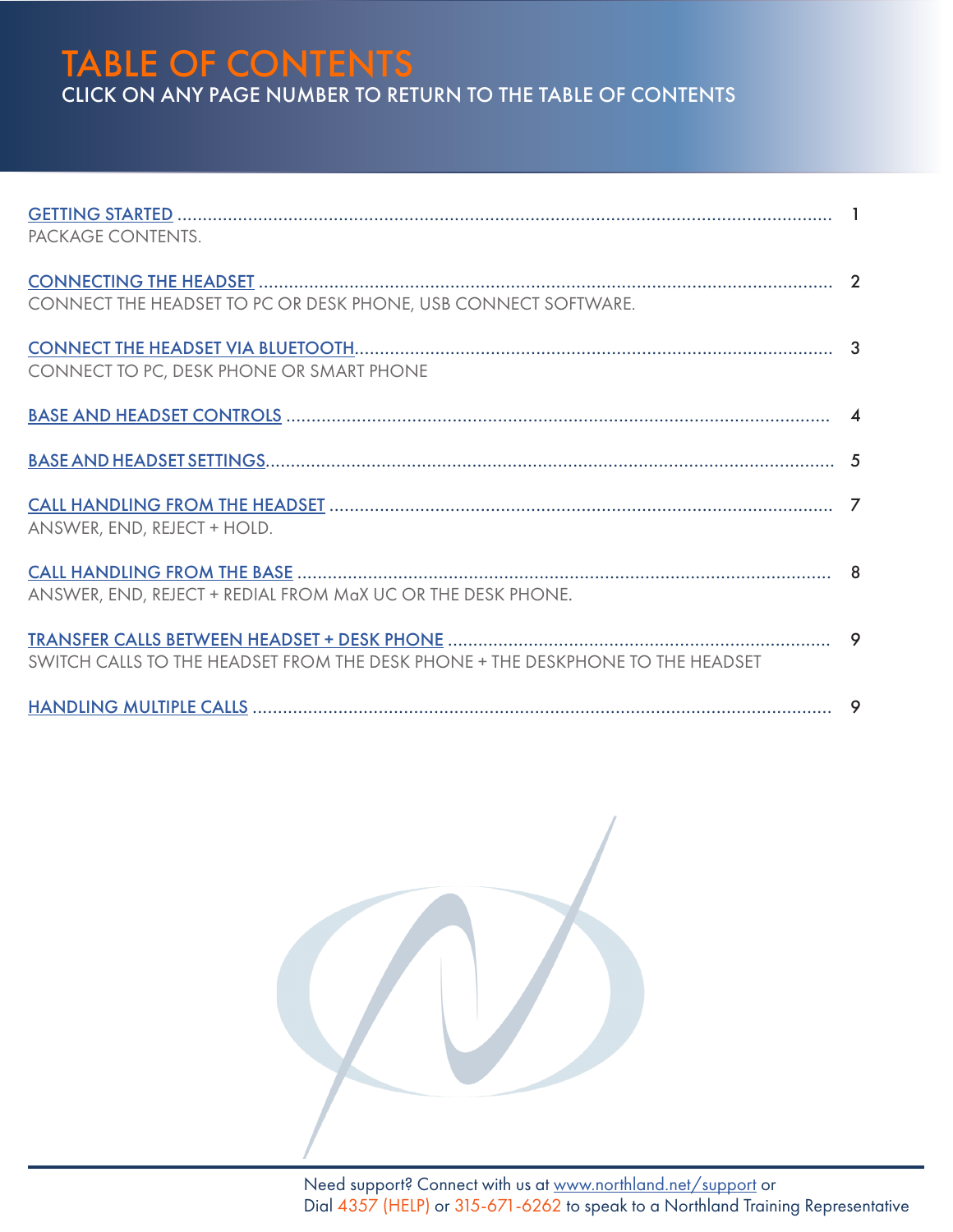## YEALINK WH67 DECT HEADSET



## <span id="page-2-0"></span>GETTING STARTED

Unbox the contents of the headset.

## PACKAGE CONTENTS



NOTES: You should use the included accessories as other accessories may have compatibility issues that prevent them from working properly.

Be sure to connect the base to a DC power supply, not just the USB power supply.

The included USB-A to USB-C cable is a specifically provided for connecting the wireless charge (coming soon).

 $\overline{1}$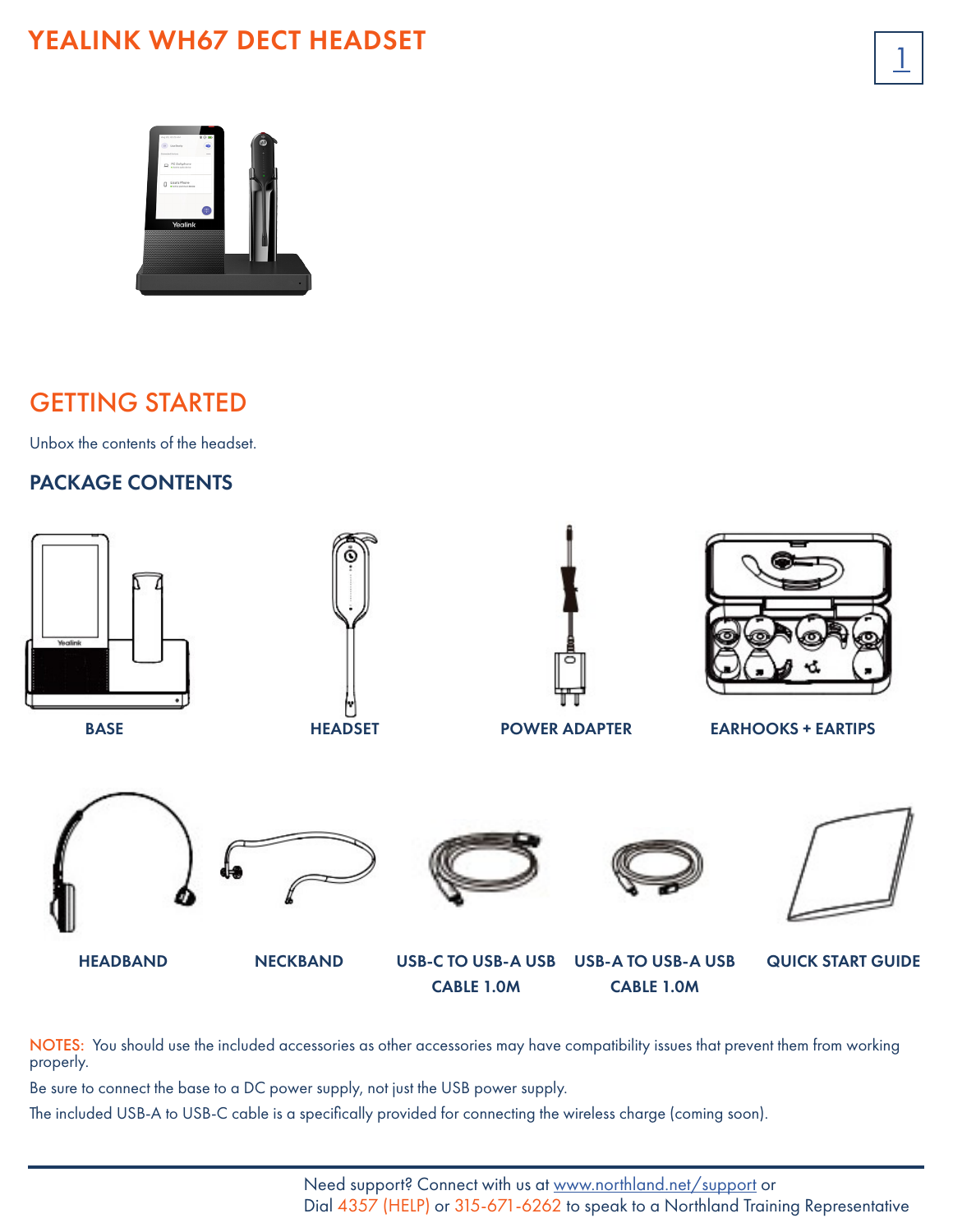## <span id="page-3-0"></span>CONNECTING THE HEADSET **CONNECTING**

The following diagram will assist with connect the headset properly.



Connect to PC

## CONNECT TO PC/DESK PHONE WITH THE INCLUDED USB CABLE

Connect one end of the included USB cable to the PC port on the base and the other end into the USB Port on the PC or desk phone.

IMPORTANT: You need to connect the PC to the USB port of the base marked with the text PC.

#### CHARGE THE HEADSET BEFORE USE



- + Dock the headset into the charger.
- + Before initial use, dock the headset for at least 30 minutes.
- + For the initial use the headset is successfully paired with the base when you dock it in the base.

## YEALINK USB CONNECT SOFTWARE

Yealink provides a USB device manager client called Yealink USB Connect that can be used to personalize and manage your Yealink Headsets.

Download the software from the Yealink website at [https://www.yealink.com/product/yuc.](https://www.yealink.com/product/yuc)

See the separate Yealink USB Connect Quick Reference Guide at [www.northland.net/support](http://www.northland.net/support).

Need support? Connect with us at [www.northland.net/support](http://northland.net/support) or Dial 4357 (HELP) or 315-671-6262 to speak to a Northland Training Representative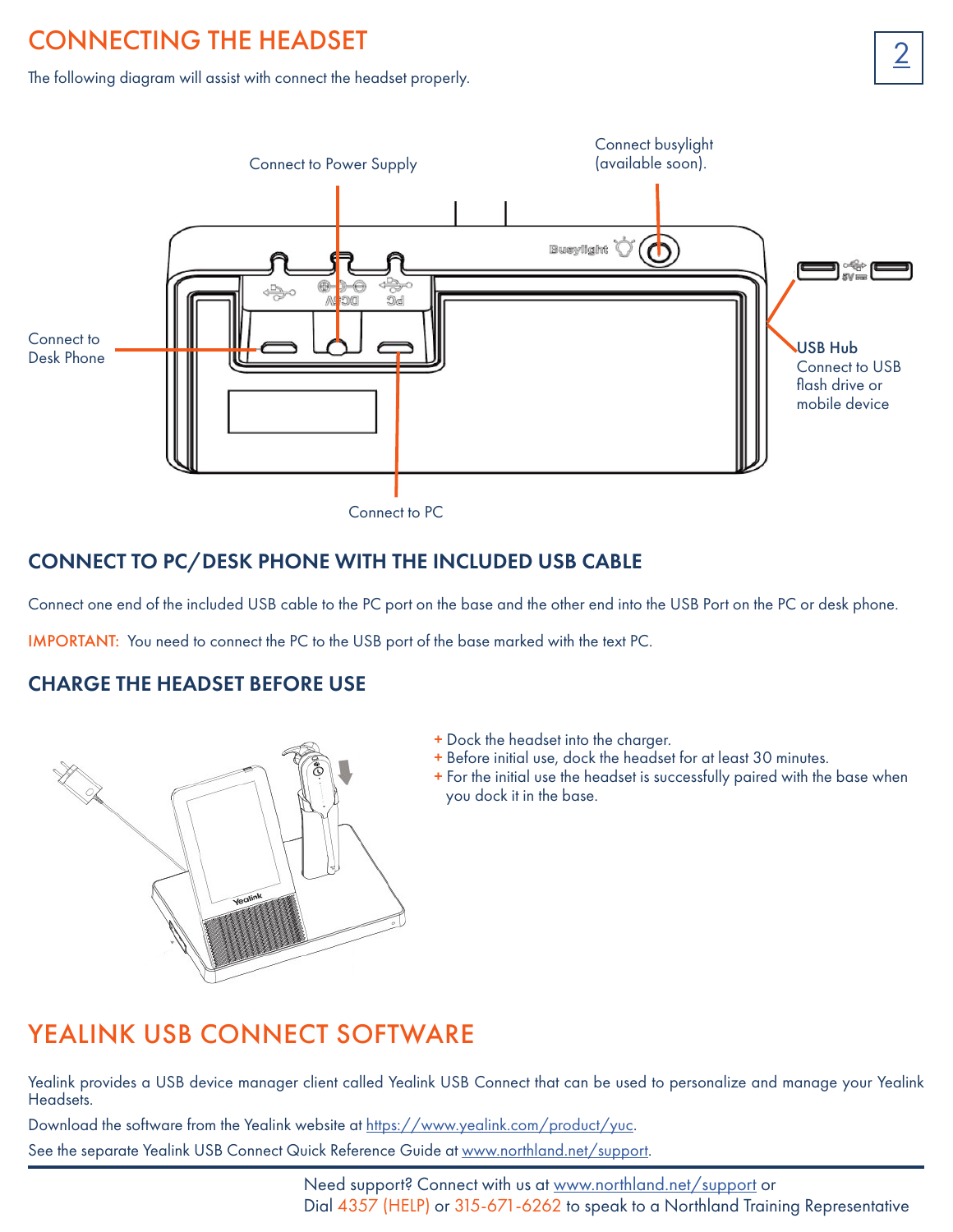# <span id="page-4-0"></span>CONNECT THE WH67 VIA BLUETOOTH

## CONNECT A PC

You can connect the base to a PC via Bluetooth. The Bluetooth range is approximately 100 ft.

NOTE: If you connect the base via the built in Bluetooth, the base can only supply voice pickup and audio playback. You will not be able to use the call control features on the headset display.

+ On your PC, go to Settings > Bluetooth.

#### PC SETTINGS

|                                 |                               | Be sure Bluetooth is on.                                                                                                                            |
|---------------------------------|-------------------------------|-----------------------------------------------------------------------------------------------------------------------------------------------------|
| Settings                        |                               | + On the headset base, tap $\bigoplus$                                                                                                              |
| Home<br>$\bigcap$               | Bluetooth & other devices     | + Tap Basic Settings.<br>+ Tap Bluetooth. The base automatically enters the<br>pairing mode.<br>+ On your PC, select Add Bluetooth or other device. |
| Find a setting                  | Add Bluetooth or other device |                                                                                                                                                     |
| <b>Devices</b>                  |                               | + When it appears on the PC display, select Yealink                                                                                                 |
|                                 | Bluetooth                     | <b>WH67.</b>                                                                                                                                        |
| Bluetooth & other devices<br>一回 | On<br>$\bullet$               |                                                                                                                                                     |
| Printers & scanners<br>曲        | Now discoverable as "C3ZXQF2" |                                                                                                                                                     |

## CONNECT A DESK PHONE

You can connect the base to a desk phone via Bluetooth. The Yealink T54W and Yealink T58A are both compatible with the WH67 Dect Headset.

- $+$  On the headset base, Tap Bluetooth  $*$ . The base automatically enters the pairing mode.
- + On your desk phone, turn on Bluetooth and select Yealink WH67.

#### CONNECT TO A SMART PHONE

You can connect the base to a smart phone via Bluetooth.

- $+$  On the headset base, Tap Bluetooth  $\ast$ . The base automatically enters the pairing mode.
- + On your smart phone, turn on Bluetooth and select Yealink WH67.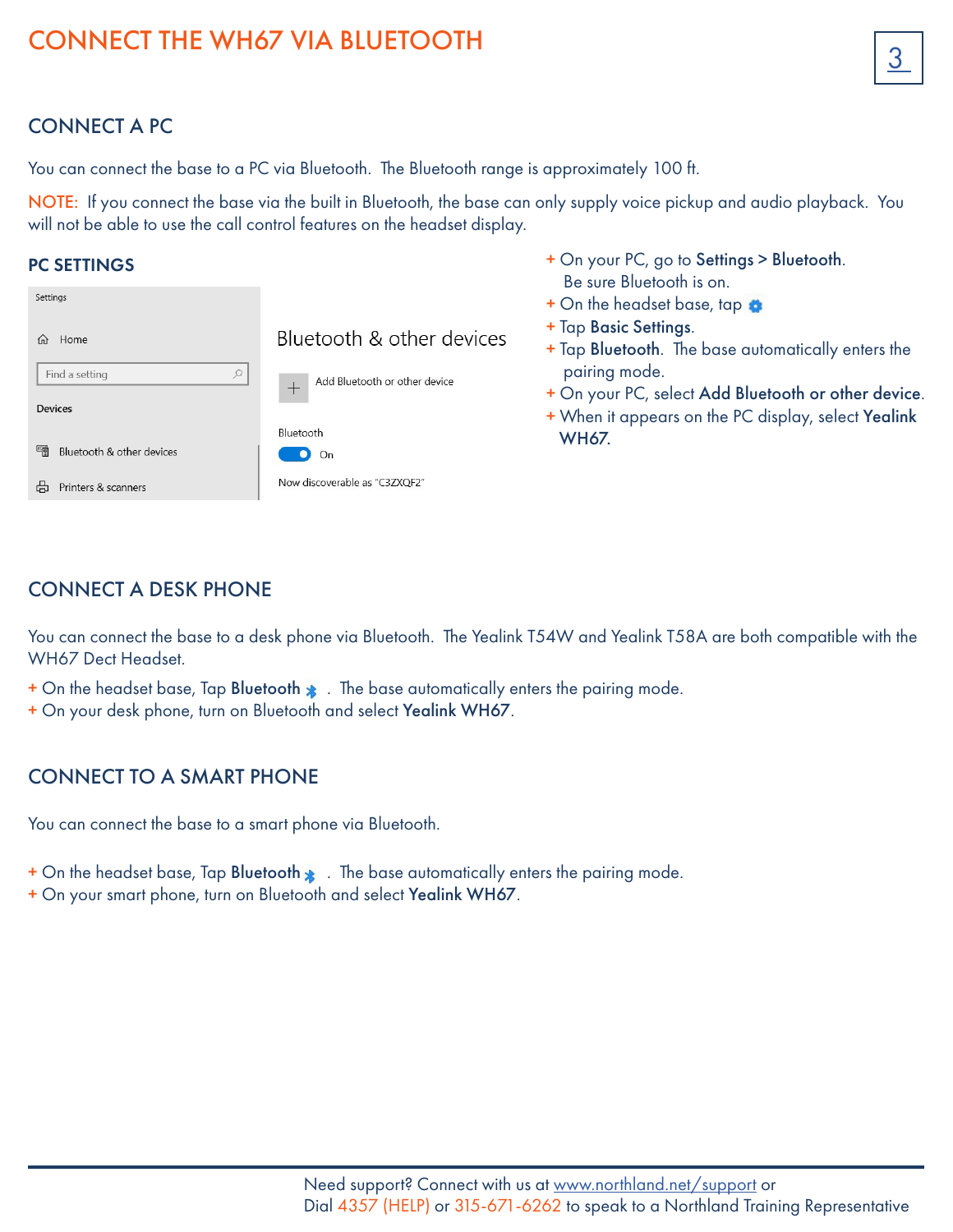## <span id="page-5-0"></span>**BASE AND HEADSET CONTROLS**



| No.            | <b>Name</b>                 | <b>Description</b>                                                                                                                                      |
|----------------|-----------------------------|---------------------------------------------------------------------------------------------------------------------------------------------------------|
|                | Touch Screen                | + Displays the battery status, headset connection status, etc.<br>+ Select items and navigate menus.<br>+ Display call status and perform call control. |
| 2              | Speaker                     | +Provides hands-free (speakerphone) audio output.                                                                                                       |
| 3              | Microphone                  | + Provides hands-free (speakerphone) audio output.                                                                                                      |
| $\overline{4}$ | <b>Volume Control Panel</b> | + Slide up or down to adjust volume.                                                                                                                    |
| 5              | <b>Call Control Button</b>  | + Press to answer or end a call.<br>+ Double-tap to reject a call.<br>+ Hold for two seconds to activate voice assistance.                              |
| 6              | <b>Mute Button</b>          | + Press to mute or unmute the microphone.                                                                                                               |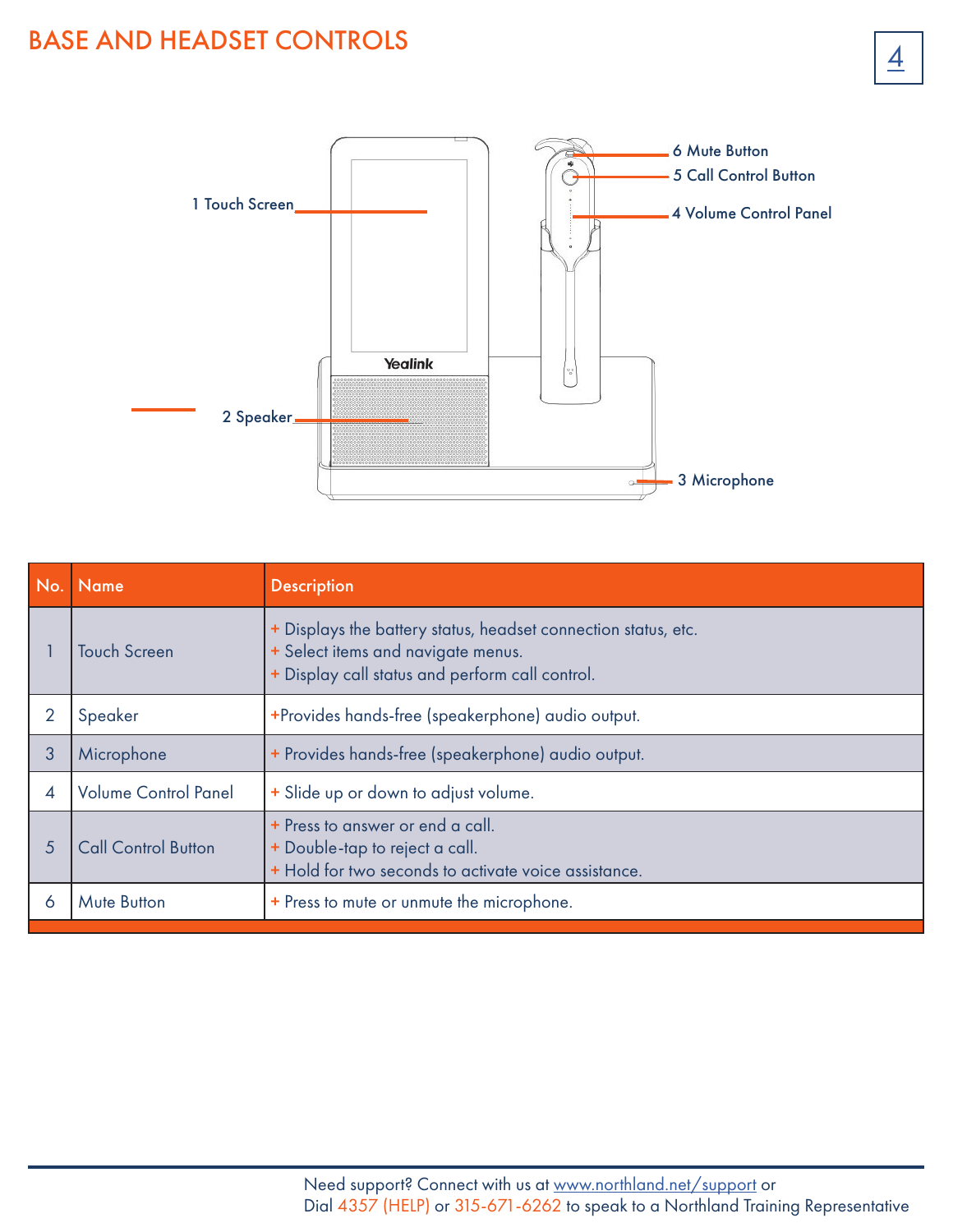## BASE AND HEADSET SETTINGS

Headset, Base and General Settings can be changed on the WH67 base. You can also change settings using the Yealink USB Connect application.

## CHANGE THE DEFAULT OUTGOING DIALER DEVICE

When there are multiple devices connected to the base, you can select the default outgoing dialer device.

- + Tap the Audio Device card of the device you want to make the default dialer.
- <sup>+</sup> In the upper right corner, tap ...
- + Tap Selected as audio device.
- NOTE: You will only see ... on the device that is *not* selected as the default dialer. When using MaX UC, call control must be done through MaX UC and *not* through the headset or base.

#### BASIC SETTINGS

- + To work with the headset basic settings, tap
- + Tap Basic Settings.

| <b>GENERAL SETTINGS</b> |                                                                                                  |  |  |  |
|-------------------------|--------------------------------------------------------------------------------------------------|--|--|--|
| Language                | Select the screen text language fro a list of 13 languages. (be sure you can read the language). |  |  |  |
| Bluetooth               | Enable/disable Bluetooth.                                                                        |  |  |  |
| <b>Add Headset</b>      | Add additional headsets to the base. (Up to four).                                               |  |  |  |
| Time & Date             | Set the time and date manually.                                                                  |  |  |  |
| <b>Busylight</b>        | Available from Northland soon.                                                                   |  |  |  |
| <b>DISPLAY SETTINGS</b> |                                                                                                  |  |  |  |
| <b>Backlight</b>        | Set the backlight active level and backlight time.                                               |  |  |  |
| Screensaver             | Change the waiting time for the screensaver.                                                     |  |  |  |
| <b>Themes</b>           | Change the background and card style.                                                            |  |  |  |
| <b>SOUND SETTINGS</b>   |                                                                                                  |  |  |  |
| <b>Ring Tones</b>       | Enable/Disable the base to play a built-in tone while receiving an incoming call.                |  |  |  |
| Dial Tone               | Enable/Disable the paired headset to play a dial tone when entering the dialing screen.          |  |  |  |
| <b>Keypad Tone</b>      | Enable/Disable the paired headset to produce a sound when pressing the keypad keys.              |  |  |  |
| <b>Speaker Volume</b>   | Adjusts the playback volume.                                                                     |  |  |  |

5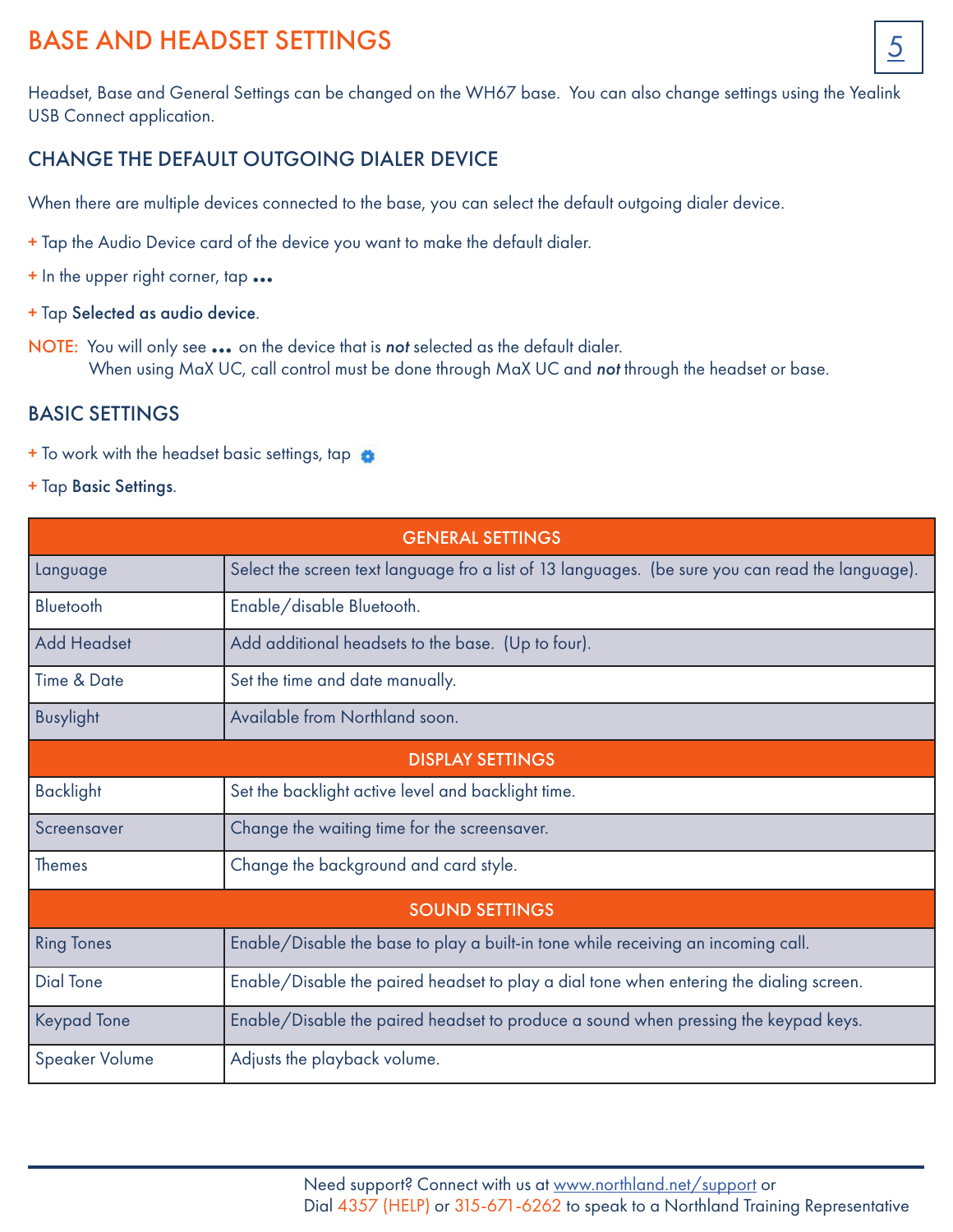#### BASIC SETTINGS

- + To work with the headset basic settings, tap
- + Tap Advanced Settings.

| <b>GENERAL SETTINGS</b>            |                                                                                                                                                                                                                                          |  |  |  |
|------------------------------------|------------------------------------------------------------------------------------------------------------------------------------------------------------------------------------------------------------------------------------------|--|--|--|
| <b>Wireless Range</b>              | Select the wireless range between the headset and the base.<br>+ Long: The wireless range is approximately 500 feet.<br>+ Medium: The wireless range is approximately 100 feet.<br>+ Short: The wireless range is approximately 33 feet. |  |  |  |
| <b>Voice Announcement</b>          | Enable/disable the paired headset to play voice announcements.                                                                                                                                                                           |  |  |  |
| Platform                           | Available soon from Northland.                                                                                                                                                                                                           |  |  |  |
| <b>CALL SETTINGS</b>               |                                                                                                                                                                                                                                          |  |  |  |
| <b>Auto Dial</b>                   | Enable/disable the base to automatically dial the entered number within 5 seconds.                                                                                                                                                       |  |  |  |
| <b>Call Device</b>                 | Select which device to use for outgoing calls.                                                                                                                                                                                           |  |  |  |
| <b>Call Priority</b>               | Select which call takes priority when a second call is presented.<br>+ New call: The first call is placed on hold and the new call is active.<br>+ Current call: The first call is active and the new call continues to ring.            |  |  |  |
| Autoanswer when Undocked           | Enable/disable incoming calls to be answered by undocking the headset                                                                                                                                                                    |  |  |  |
| Open Line when Undocked            | Enable/disable whether to enter the dialing screen when undocking the headset.                                                                                                                                                           |  |  |  |
| <b>HEARING PROTECTION SETTINGS</b> |                                                                                                                                                                                                                                          |  |  |  |
| <b>Anti-Startle Protection</b>     | Configure which hearing protection technology to use.                                                                                                                                                                                    |  |  |  |
| <b>Daily Noise Exposure</b>        | Configure the daily noise exposure levels. (No limiting, 80dBA or 85dBA).                                                                                                                                                                |  |  |  |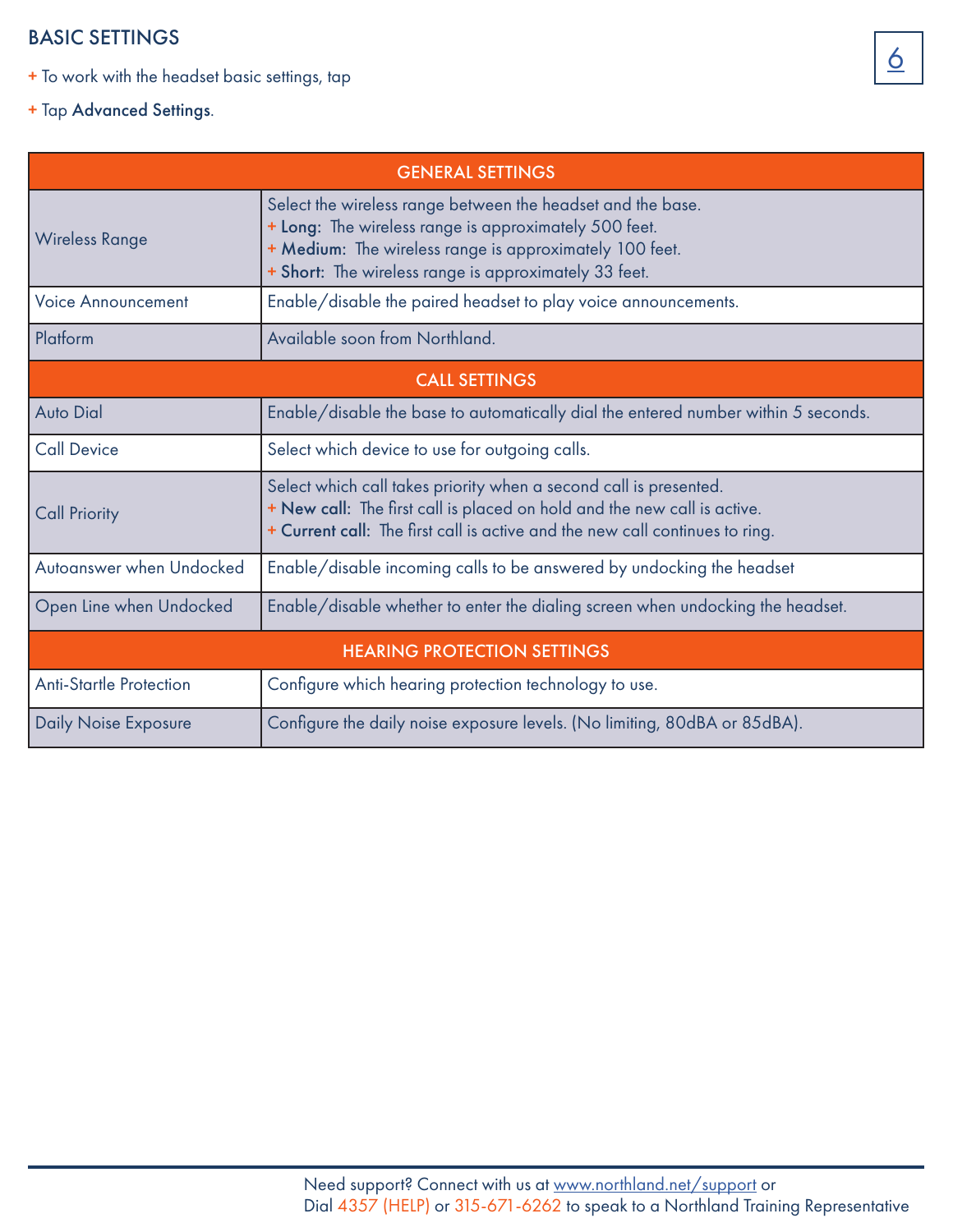## <span id="page-8-0"></span>CALL HANDLING FROM THE HEADSET

IMPORTANT: When using MaX UC, all call control must be done from the MaX UC application and *not* from the headset or base.



- + Answer a Call: *Press* the Call Control button or undock the headset. NOTE: Auto Answer must be turned on to answer the call by undocking the headset.
- + End a Call: *Press* the Call Control button or dock the headset.
- + Reject a Call: *Double-press* the Call Control button.
- + Hold a Call: *Hold* the Call Control button for *two seconds*.
- + Resume Held Call: *Hold* the Call Control button for *two seconds.*
- + Adjust the Volume: *Press* the Volume Control button *up/down*.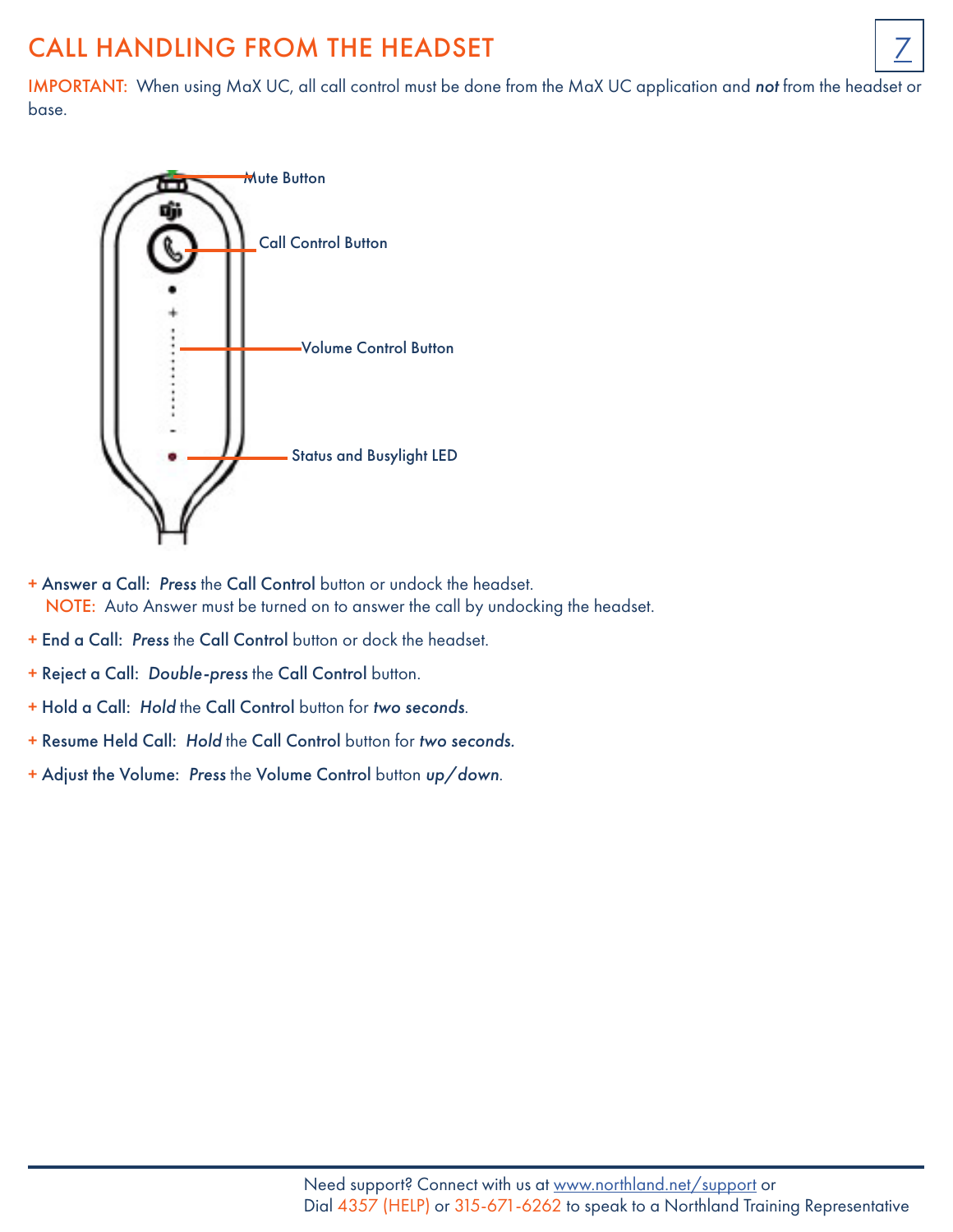## <span id="page-9-0"></span>CALL HANDLING FROM THE BASE  $\boxed{8}$

IMPORTANT: When using MaX UC, all call control must be done from the MaX UC application and *not* from the headset or base.



+ Place a Call: On the touch screen, *Tap* the card of the device you want to make the cal with.